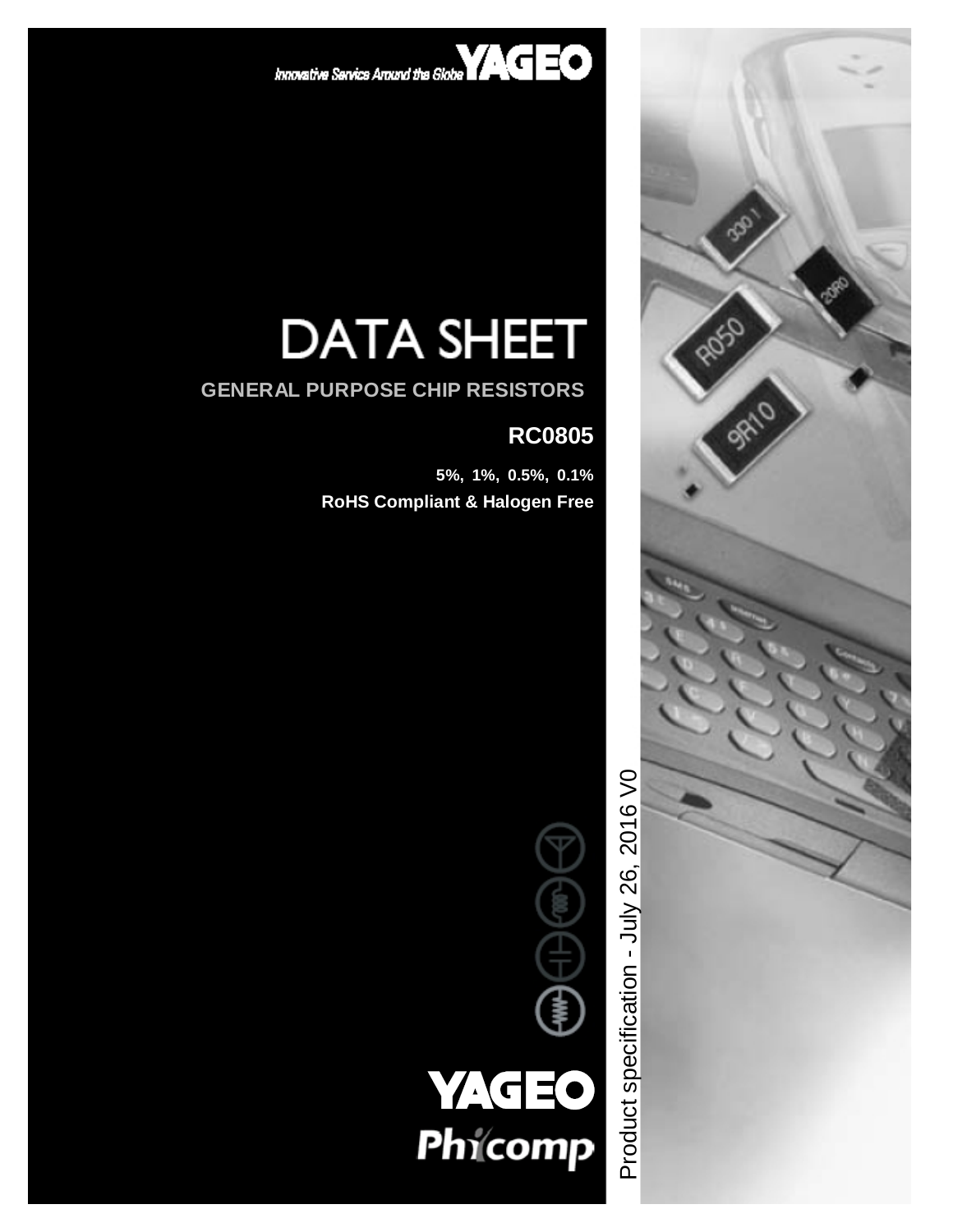

Chip Resistor Surface Mount **RC | SERIES | 0805** 

#### **SCOPE**

This specification describes RC0805 series chip resistors with lead-free terminal made by thick film process.

#### **ORDERING INFORMATION**

Part number is identified by the series, size, tolerance, packing style, temperature coefficient, taping reel, resistance value.



#### **(5) RESISTANCE VALUE**

#### **(6) Default Code**

Letter L is system default code for order only (NOTE)

## 1Ω to 100MΩ **CONSTRUCTION**

The resistors are constructed out of a high-grade ceramic body. Internal metal electrodes are added at each end and connected by a resistive material. The composition of the resistive material is adjusted to give the approximate required resistance and laser cutting of this resistive layer that achieves tolerance trims the value. The resistive layer is covered with a protective coat and printed with the resistance value. Finally, the two external terminations are added. See fig.3



Note

1. All our RSMD products meet RoHS compliant and Halogen Free. "LFP" of the internal 2D reel label mentions "Lead Free Process". **2. On customized label, "LFP" or specific symbol can be printed** 



1 5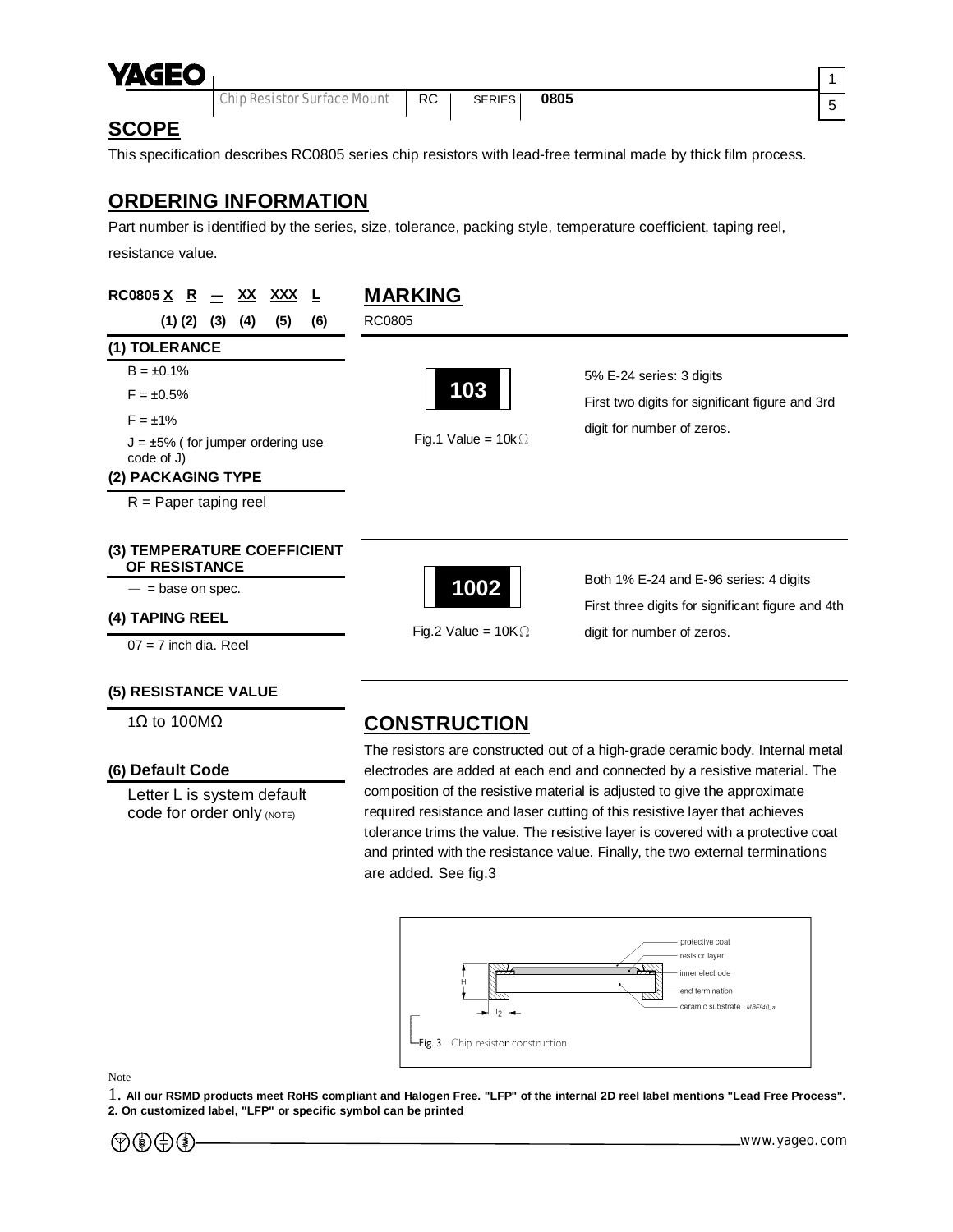

#### **DIMENSION**

| Table 1     |                 |
|-------------|-----------------|
| <b>TYPE</b> | <b>RC0805</b>   |
| L (mm)      | $2.00 \pm 0.10$ |
| W (mm)      | $1.25 \pm 0.10$ |
| $H$ (mm)    | $0.50 \pm 0.10$ |
| I1 (mm)     | $0.35 \pm 0.20$ |
| I2 (mm)     | $0.35 \pm 0.20$ |
|             |                 |





| $\exists$ Fig. 5 Maximum dissipation (P) in percentage of rated power as a |
|----------------------------------------------------------------------------|
| function of the operating ambient temperature $(T_{amb})$                  |

# **POWER RATING ELECTRICAL CHARACTERISTICS**

| RATED POWER AT 70°C,                                                                                                                                                                                                                            | Table 2                            |                                               |                                      |
|-------------------------------------------------------------------------------------------------------------------------------------------------------------------------------------------------------------------------------------------------|------------------------------------|-----------------------------------------------|--------------------------------------|
| RC0805 0.25W                                                                                                                                                                                                                                    | <b>CHARACTERISTICS</b>             | <b>RC0805</b>                                 | 0.25 W                               |
| P<br>MLB206 2<br>(%P <sub>rated</sub> )<br>100<br>50<br>$-55$<br>50 70<br>$100 -$<br>$T_{amb} (^{\circ}C)$<br>Maximum dissipation (P) in percentage of rated power as a<br>-Fig. 5<br>function of the operating ambient temperature $(T_{amb})$ | <b>Operating Temperature Range</b> |                                               | $-55^{\circ}$ C to +155 $^{\circ}$ C |
|                                                                                                                                                                                                                                                 | Maximum Working Voltage            |                                               | <b>150V</b>                          |
|                                                                                                                                                                                                                                                 | Maximum Overload Voltage           |                                               | 300V                                 |
|                                                                                                                                                                                                                                                 | Dielectric Withstanding Voltage    |                                               | 300V                                 |
|                                                                                                                                                                                                                                                 | Resistance Range                   | $\pm 5\%$ (E24) 1 $\Omega$ to 100M $\Omega$   |                                      |
|                                                                                                                                                                                                                                                 |                                    | $\pm$ 1% (E24/E96) 1 $\Omega$ to 10M $\Omega$ |                                      |
|                                                                                                                                                                                                                                                 |                                    | $±0.1\%$ , 0.5% (E24/E96) 10Ω to 1MΩ          |                                      |
|                                                                                                                                                                                                                                                 |                                    |                                               | Jumper $<$ 50m $\Omega$              |
|                                                                                                                                                                                                                                                 | <b>Temperature Coefficient</b>     | 1Ω ≤ R ≤ 10Ω                                  | $±200$ ppm/ $°C$                     |
|                                                                                                                                                                                                                                                 |                                    | 10Ω< $R \le 10MΩ$                             | $±100$ ppm/ $°C$                     |
|                                                                                                                                                                                                                                                 |                                    | 10M $\Omega$ < R $\leq$ 22M $\Omega$          | $±200$ ppm/ $°C$                     |
|                                                                                                                                                                                                                                                 |                                    | 24MΩ< R ≤100MΩ                                | $±300$ ppm/ $°C$                     |
| <b>RATED VOLTAGE:</b>                                                                                                                                                                                                                           | Jumper Criteria                    | Rated Current                                 | 2A                                   |

#### **RATED VOLTAGE:**

The DC or AC (rms) continuous working voltage corresponding to the rated power is determined by the following formula:

$$
\forall = \sqrt{(P^* R)}
$$

Where

V=Continuous rated DC

or AC (rms) working voltage

P=Rated power

R=Resistance value



Maximum Current 5A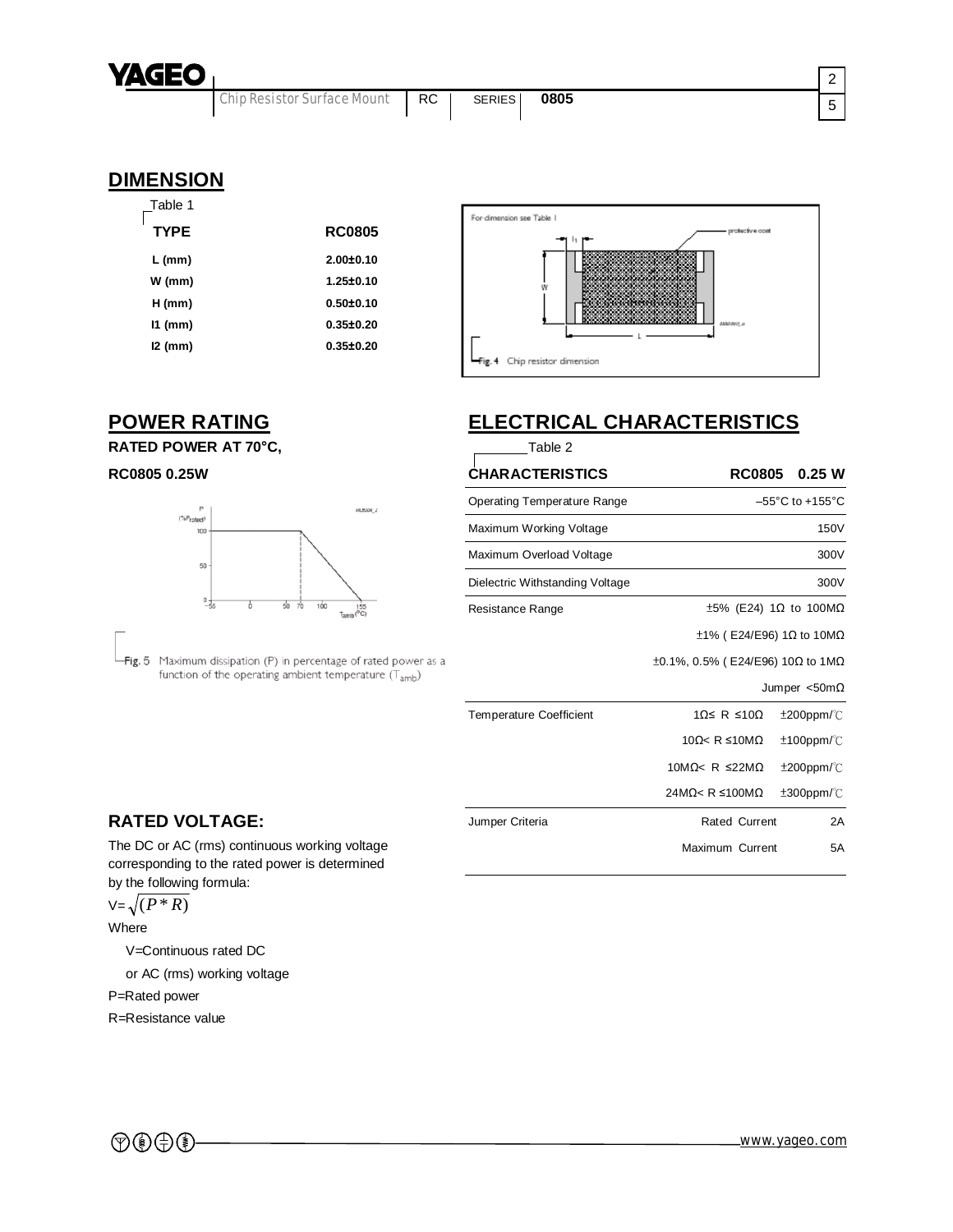

## **TAPING REEL**

| Table 3          |               |
|------------------|---------------|
| <b>DIMENSION</b> | <b>RC0805</b> |
| Tape Width(mm)   | 8             |
| ØA (mm)          | $180+0/-3$    |
| ØB (mm)          | $60+1/-0$     |
| ØC (mm)          | $13.0 + 0.2$  |
| $W$ (mm)         | $9.0 + 0.3$   |
| $T$ (mm)         | $11.4 \pm 1$  |



# **PAPER TAPE SPECIFICATION**



# **PACKING METHOD**

#### **LEADER/TRAILER TAPE SPECIFICATION**



Table 5 Packing style and packaging quantity.

| <b>PACKING STYLE</b> | <b>DIMENSION</b><br><b>REEL</b> | <b>RC0805</b> |
|----------------------|---------------------------------|---------------|
| Paper taping reel    | 7" (178 mm)                     | 5.000         |

 $\overline{1}$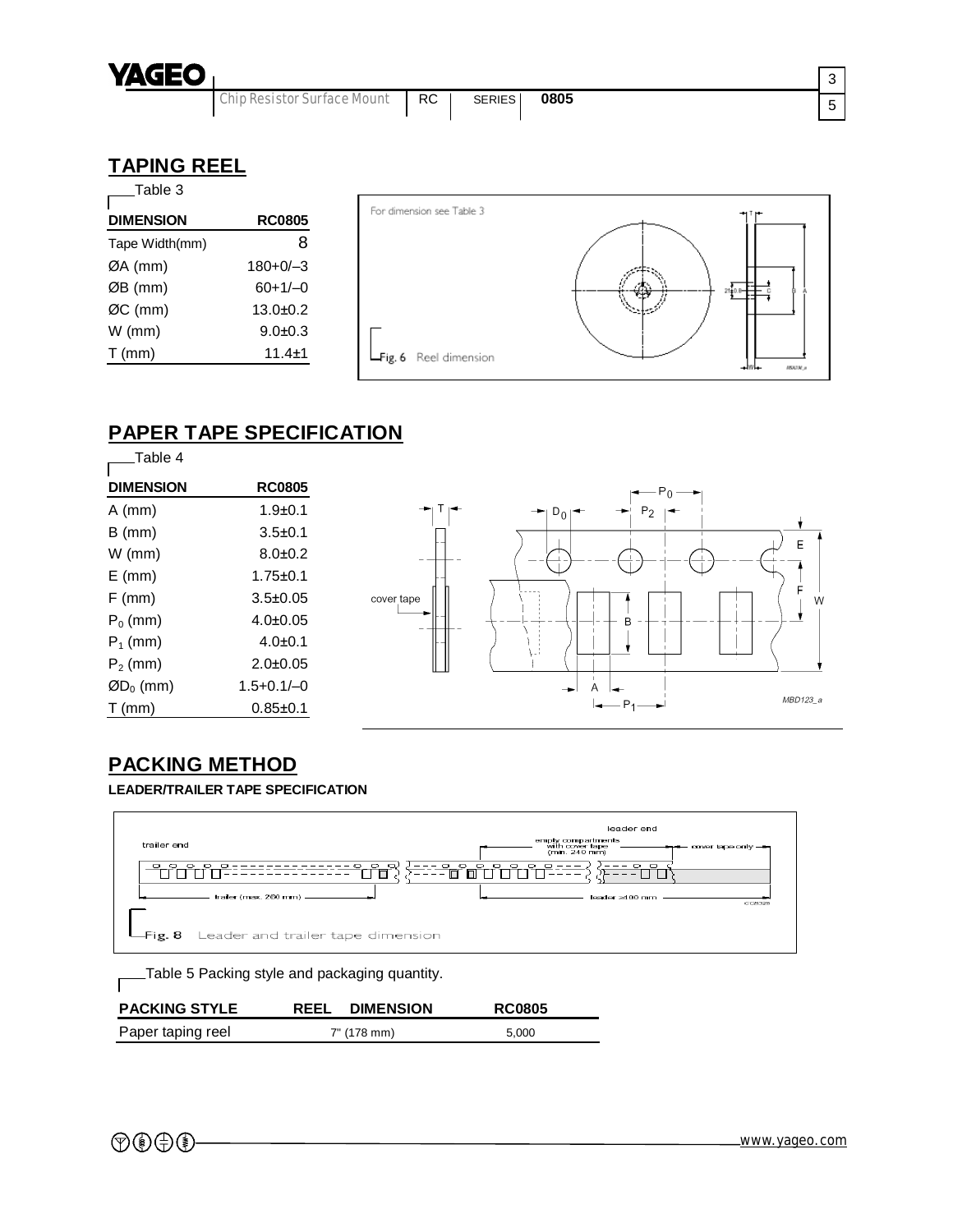

Chip Resistor Surface Mount **RC** | SERIES | 0805

# **TESTS AND REQUIREMENTS**

| <b>TEST</b>                 | <b>TEST METHOD</b>                                             | <b>PROCEDURE</b>                                                                       | <b>REQUIREMENT</b>                               |
|-----------------------------|----------------------------------------------------------------|----------------------------------------------------------------------------------------|--------------------------------------------------|
| Life/                       | MIL-STD 202 Method 108                                         | At 70±2℃ for 1,000 hours; RCWV applied                                                 | $\pm(1\% + 0.05\,\Omega)$ for 0.1%/              |
| Endurance                   | IEC 60115-1 4.25.1                                             | for 1.5 hours on and 0.5 hour off, still air<br>required                               | $0.5\% / 1\%$ tol.                               |
|                             |                                                                |                                                                                        | $\pm(3\% + 0.05\Omega)$ for 5% tol.              |
|                             |                                                                |                                                                                        | $\langle 100 \text{m} \Omega \rangle$ for jumper |
| High                        | MIL-STD 202 Method 108                                         | hours at maximum<br>1,000<br>operating                                                 | $\pm(1\% + 0.05\Omega)$ for 0.1%/                |
| Temperature<br>Exposure     | IEC 60068-2-2                                                  | temperature depending on specification,<br>unpowered                                   | $0.5\% / 1\%$ tol.                               |
|                             |                                                                |                                                                                        | $\pm (2\% + 0.05 \Omega)$ for 5% tol.            |
|                             |                                                                |                                                                                        | $<$ 50m $\Omega$ for jumper                      |
| Moisture                    | Each temperature / humidity cycle is<br>MIL-STD-202 Method 106 |                                                                                        | $\pm (0.5\% + 0.05\Omega)$ for 0.1%/             |
| Resistance                  |                                                                | defined at 8 hours (method 106), 3 cycles /<br>24 hours for 10d with 25 °C / 65 °C 95% | $0.5\% / 1\%$ tol.                               |
|                             |                                                                | R.H, without steps 7a & 7b, unpowered                                                  | $\pm (2\% + 0.05 \Omega)$ for 5% tol.            |
|                             |                                                                | Parts mounted on test-boards, without<br>condensation on parts                         | <100m $\Omega$ for jumper                        |
| Thermal                     | MIL-STD-202 Method 107                                         | $-55/+125^{\circ}$ C                                                                   | $\pm (0.5\% + 0.05 \Omega)$ for 0.1%/            |
| Shock                       |                                                                | Note Number of cycles required is 300                                                  | $0.5\% / 1\%$ tol.                               |
|                             |                                                                | Devices mounted<br>Maximum transfer time is 20 seconds                                 | $\pm(1\% + 0.05\Omega)$ for 5% tol.              |
|                             |                                                                | Dwell time is 15 minutes. Air - Air                                                    | $<$ 50m $\Omega$ for jumper                      |
| Short Time                  | IEC 60115-1 4.13                                               | 2.5 times RCWV or maximum overload                                                     | $\pm(1\% + 0.05\Omega)$ for 0.1%/                |
| Overload                    |                                                                | voltage which is less for 5 seconds at<br>room temperature                             | $0.5\% / 1\%$ tol.                               |
|                             |                                                                |                                                                                        | $\pm (2\% + 0.05 \Omega)$ for 5% tol.            |
|                             |                                                                |                                                                                        | $<$ 50m $\Omega$ for jumper                      |
|                             |                                                                |                                                                                        | No visible damage                                |
| Board Flex/                 | IEC 60115-1 4.33                                               | Device mounted or as described only 1                                                  | $\pm(1\% + 0.05\Omega)$                          |
|                             | board bending required<br>Bending                              |                                                                                        | $<$ 50m $\Omega$ for jumper                      |
|                             |                                                                | 3 mm bending time: 60±5 seconds                                                        | No visible damage                                |
| Solderability               | J-STD-002 test B                                               | Electrical Test not required Magnification                                             | Well tinned $(295%$                              |
| - Wetting                   |                                                                | 50X                                                                                    | covered)                                         |
|                             |                                                                | SMD conditions:                                                                        | No visible damage                                |
|                             |                                                                | 1st step: method B, aging 4 hours at 155<br>°C dry heat                                |                                                  |
|                             |                                                                | 2nd step: leadfree solder bath at 245±3 °C                                             |                                                  |
|                             |                                                                | Dipping time: 3±0.5 seconds                                                            |                                                  |
| -Leaching                   | J-STD-002 test D                                               | Leadfree solder, 260°C, 30 seconds                                                     | No visible damage                                |
|                             |                                                                | immersion time                                                                         |                                                  |
| -Resistance<br>to Soldering | MIL-STD 202 Method 210<br>IEC 60115-1 4.18                     | Condition B, no pre-heat of samples                                                    | $\pm (0.5\% + 0.05 \Omega)$ for 0.1%/            |
| Heat                        |                                                                | Leadfree solder, 260 °C ±5°C, 10 ±1<br>seconds                                         | $0.5\% / 1\%$ tol.                               |
|                             |                                                                | immersion time                                                                         | $\pm(1\% + 0.05\Omega)$ for 5% tol.              |
|                             |                                                                | Procedure 2 for SMD: devices fluxed and                                                | $<$ 50m $\Omega$ for jumper                      |
|                             |                                                                | cleaned with isopropanol                                                               |                                                  |



[www.yageo.com](http://www.yageo.com)

4 5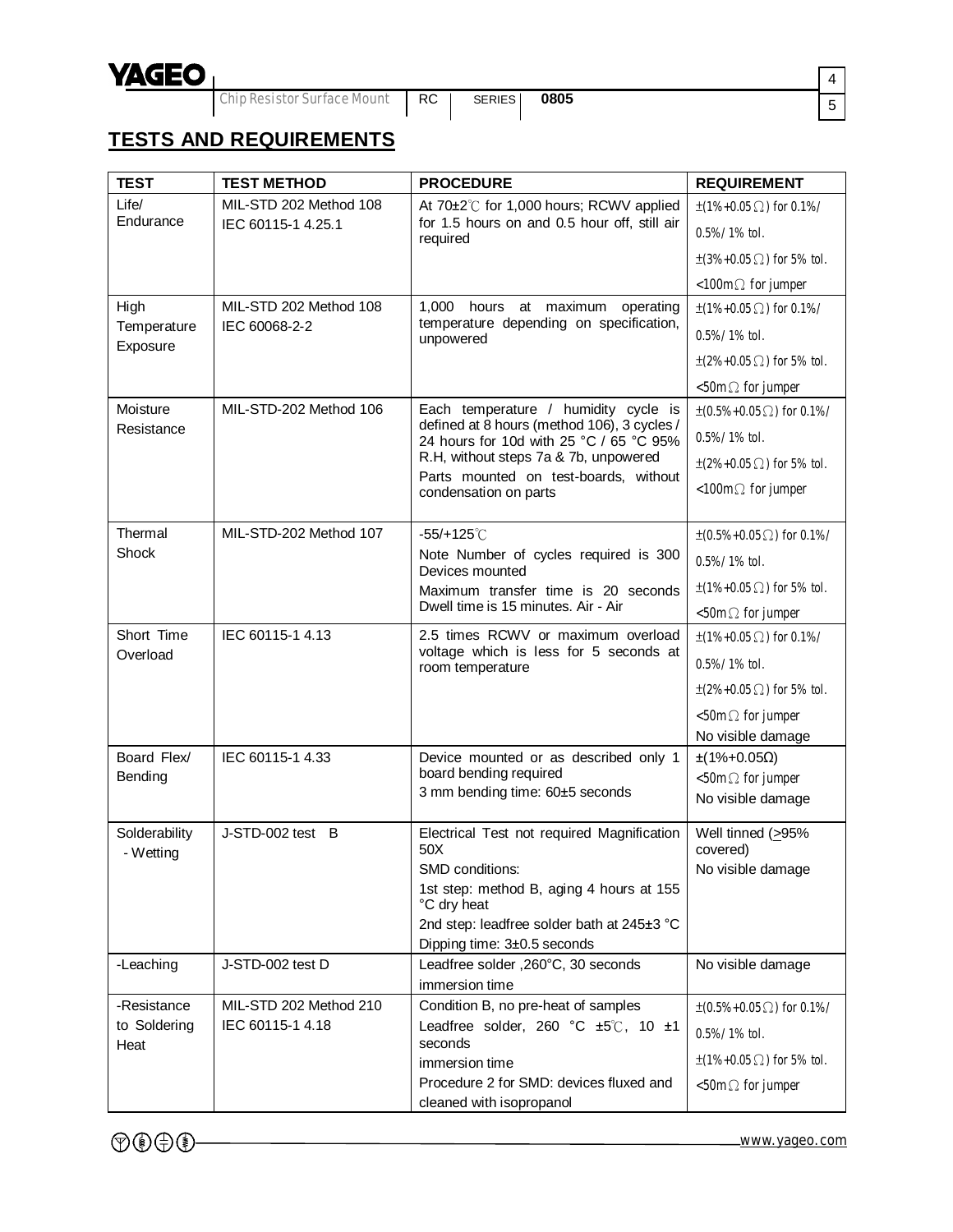

# **REVISION HISTORY**

| <b>REVISION</b> | <b>DATE</b> | CHANGE NOTIFICATION | <b>DESCRIPTION</b>                  |
|-----------------|-------------|---------------------|-------------------------------------|
| Version 0       | 2016-07-26  |                     | - First issue of this specification |

2

5  $\frac{1}{5}$